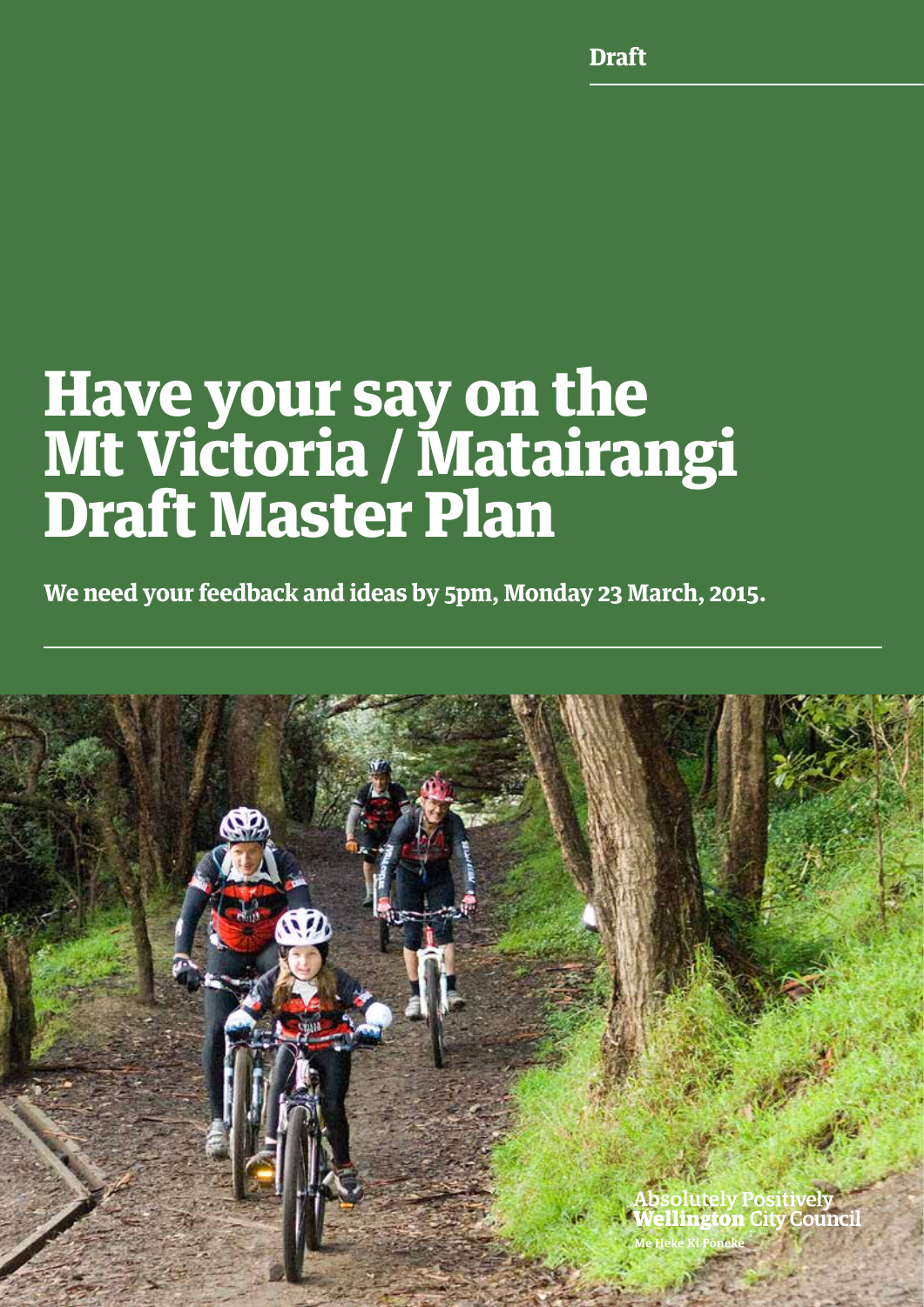## Introduction



The Master Plan is a visual plan for tree management and replanting, and for the management of the track network. It will help guide the Council's existing programmes and resources for Mt Victoria over the next 10 years. The Master Plan looks at landscape, future plantings, and management of pines, as well as recreation development and ways to reduce user conflict.

Mt Victoria is one of Wellington's premier parks. Its closeness to the central city, visual prominence and connectivity all help make it the most popular forested area of the Town Belt.

The number of people involved in recreation activities in this area is increasing. Common activities are walking, mountain biking (cross-country and downhill), dog walking, jogging, orienteering, and sightseeing. As these activities become more popular, the likelihood of conflicts increase, visitor experiences change, and greater demand is placed on the track network and other infrastructure. Alongside the increase in recreation is the need to manage the vegetation and long-term landscape change, particularly with the ageing conifer and pine

plantations. Given the significance of Mt Victoria's landscape, well-planned and gradual vegetation management is needed to protect and enhance the visual amenity and ecological connections.

The Master Plan will help guide the Council's existing programmes and resources for Mt Victoria over the next 10 years. This includes existing budgets for track renewals and upgrades, hazardous tree management, pest control, and restoration planting.

The Wellington Town Belt Management Plan (2013) identified the need to develop a Master Plan that will complement and be consistent with the existing legislative framework, including the Town Belt Deed and the proposed Wellington Town Belt Bill.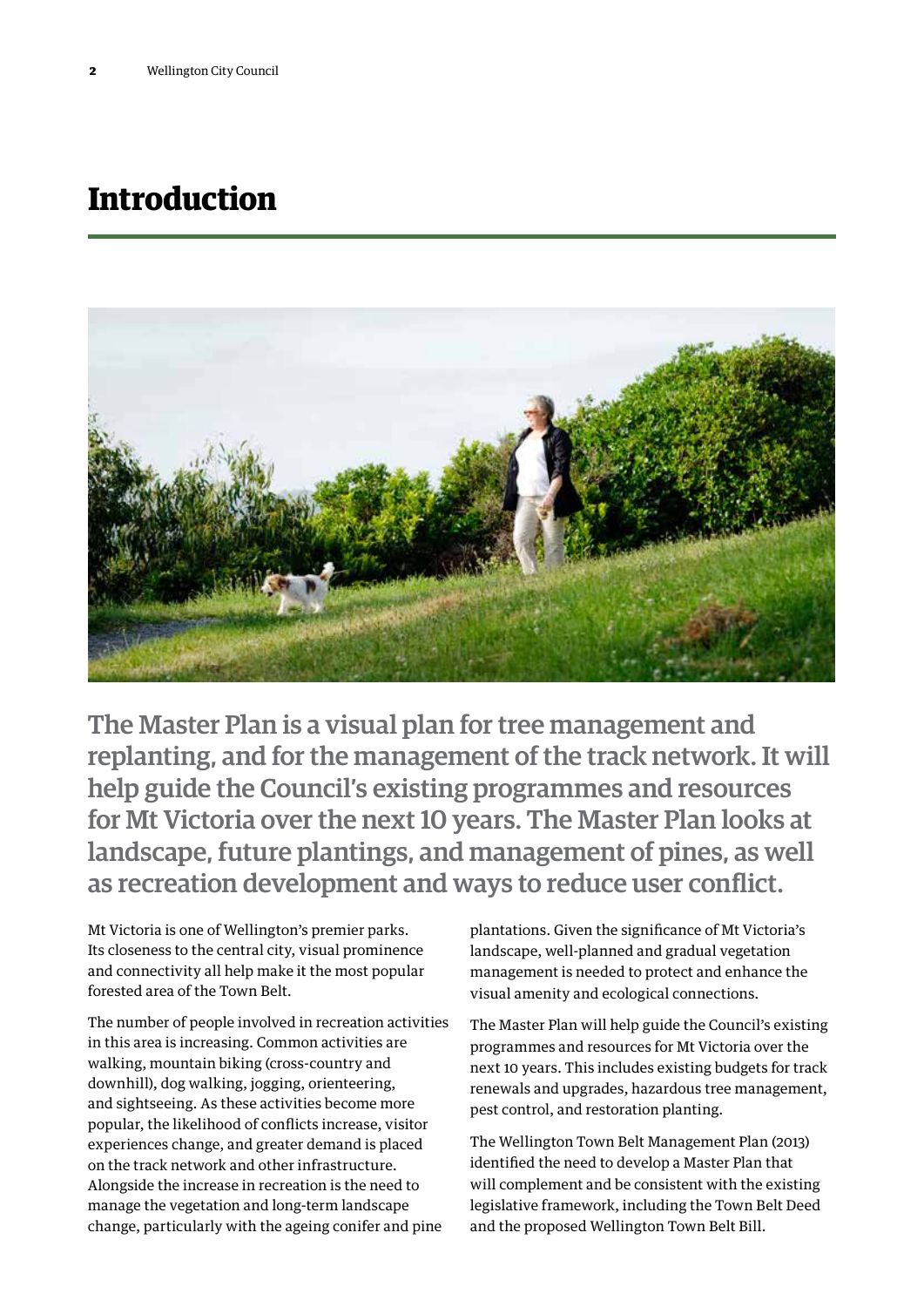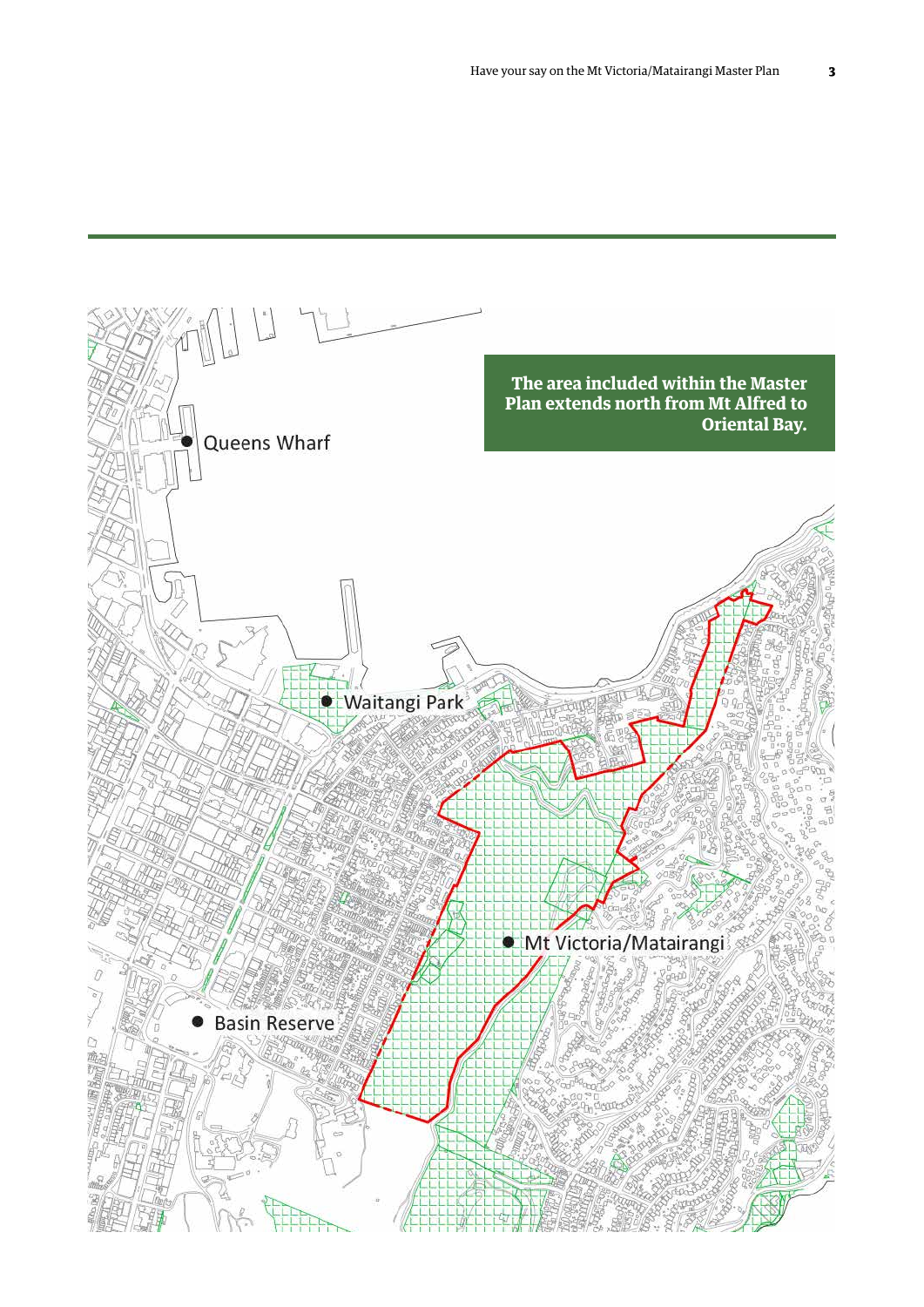# Key recommendations



It is important to consider the landscape values and character of Mt Victoria/Matairangi within the context of the whole Wellington Town Belt, local parks, and the Outer Green Belt. Ecologically, it provides valuable connections for native flora and fauna across the wider city.

This Master Plan proposes to create an ecological identity for the gullies through the vegetation and by establishing a hierarchy of paths to assist with overall wayfinding. Signage will then support this placemaking system, rather than drive wayfinding.

### **Track strategy**

Developing a track hierarchy – A three-tier track structure is proposed, with all tracks to be considered shared walking and cycling tracks, with the exception of downhill "black diamond" standard mountain bike tracks.

**First tier –** Commuter and tourist routes to be developed (where practically achievable) to NZ Standard Walking Track and Short Walk Standards, and have easy wayfinding via the track quality, construction and signage.

**Second tier –** Park walks at a variety of standards, but leading to key areas of open space and views. These will largely be differentiated by signs.

**Third tier –** All other tracks in the park. These would have no signage for walking, but have low-profile mountain bike grade signs where required (as currently used), and be for use by those seeking a walking adventure as well as orienteering, mountain biking and running.

### **Minimising potential user conflict**

To reduce the risk of collisions between different user groups, the Mt Victoria/Matairangi Master Plan proposes to create intersections with oblique angles and to use "slow-down" formations before intersections. "Black diamond" standard mountain bike tracks will not intersect with the main commuter and tourist tracks within the park.

### **Signage strategy**

A renewed signage system is proposed to align with the three-tier track strategy, and to include te reo Māori and English where practical.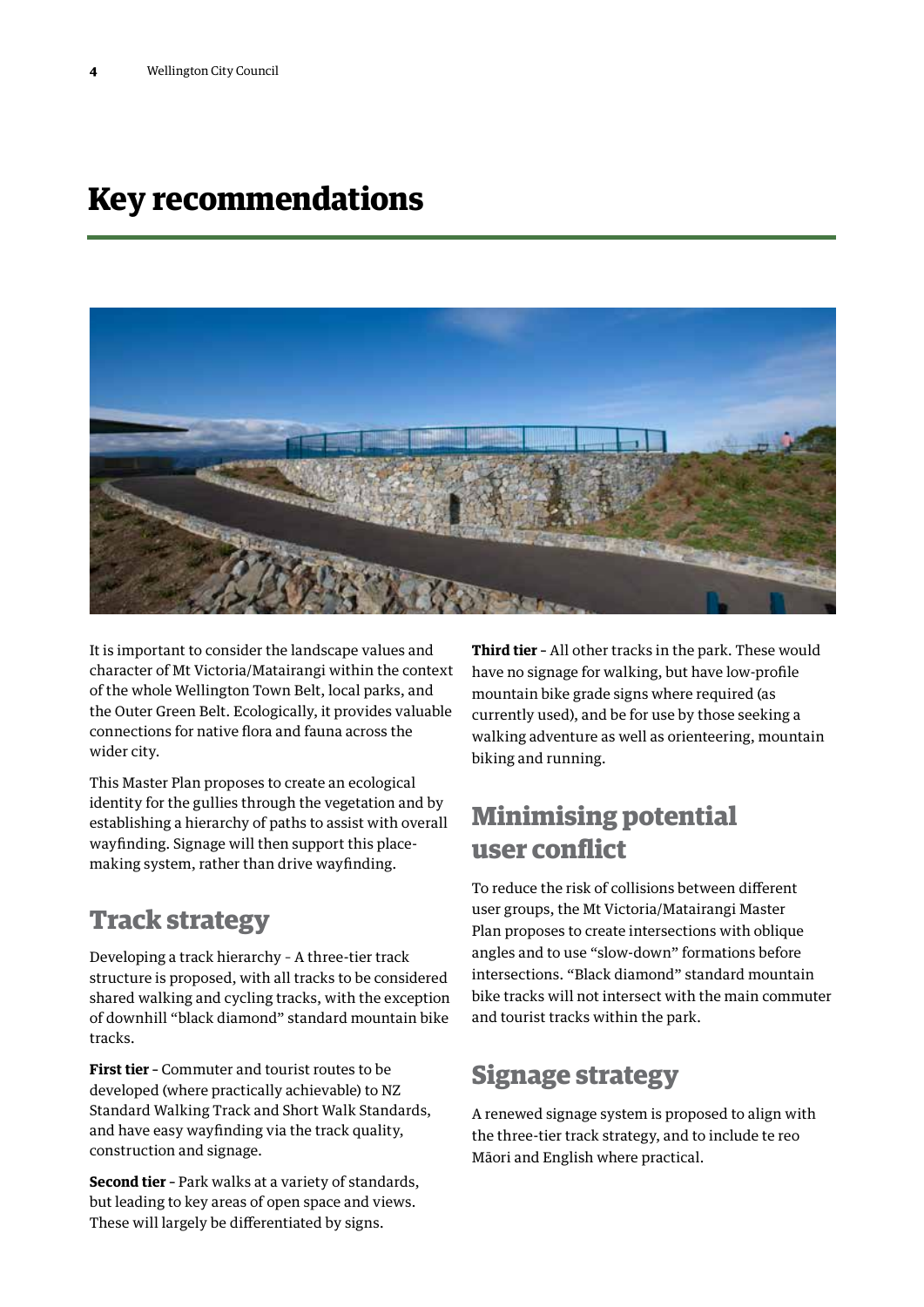

#### **FIRST TIER (Main Tracks)**

#### **Local Oriented**

- Hataitai to City Walkway (improve to meet NZ Walking Track standard)
- New School/Southern Commuter Route/Newtown Route - along existing tracks(improve to meet NZ Walking track or Short Walk standard)
- Southern Walkway (improve to meet NZ Walking Track standard)

#### **Tourist Oriented**

- New Return tourist Route - along existing tracks/ pathways (improve to meet NZ Walking track standard)
- Summit Walkway -main tourist route (improve to meet NS Short Walk standard if possible)
- Te Ranga a Hiwi a section of the Summit and Southern Walkway

#### **SECOND TIER (Secondary Tracks)**

- New Lookout Link
	- Commuter Links
	- New Alexandra Track
	- Hataitai Zigzag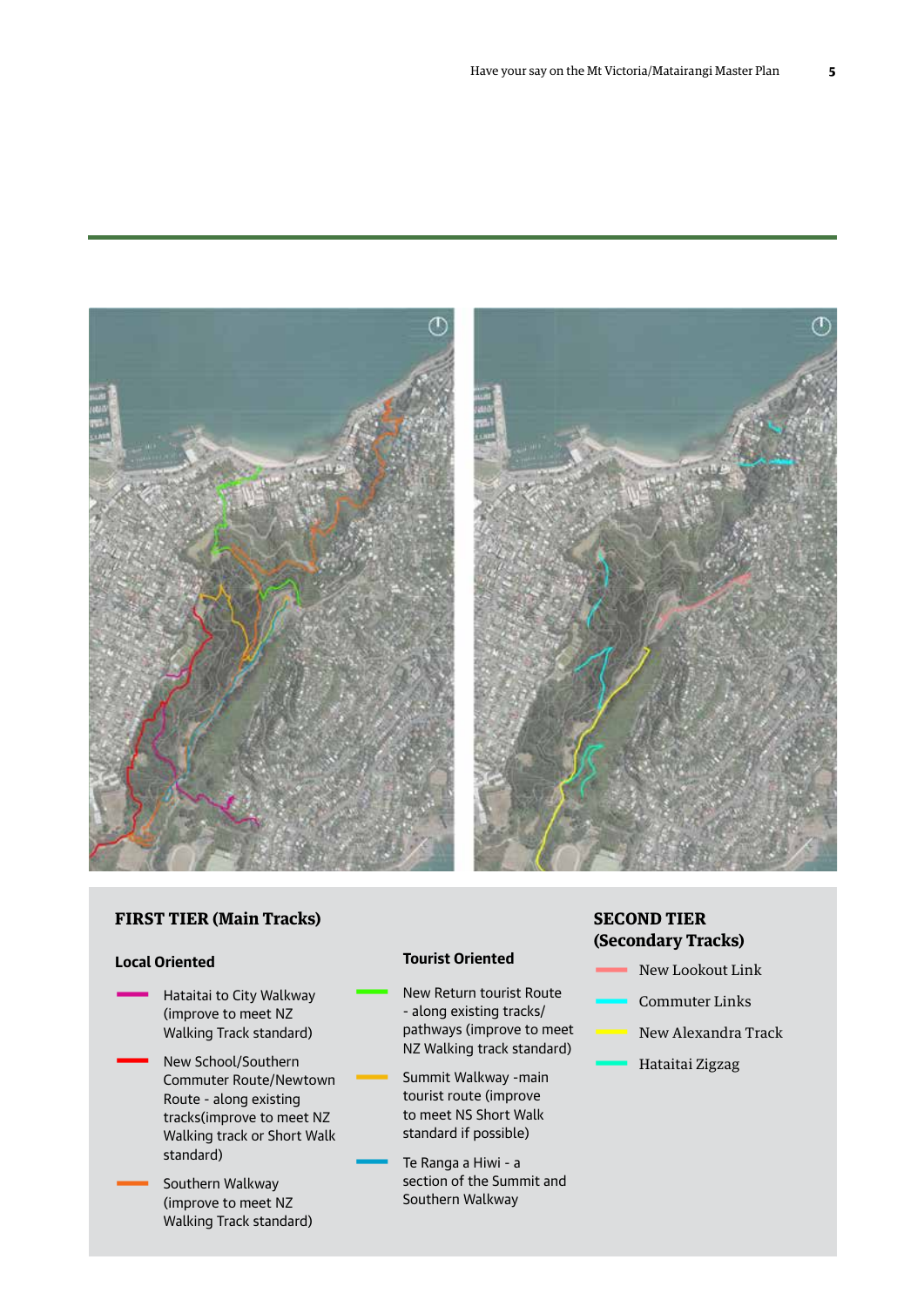### **Open space development**

Open spaces are generally exotic grassed lawn areas. These are highly valued as places to interact socially or to stop and take in the view. There is scope to develop these to include more diverse activities, such as play and – where close to residential areas – community gardening.

### **Vegetation strategy**

Mt Victoria/Matairangi plays an important role in linking ecosystems through the Town Belt, and is a critical ecological patch that links the planted ridges across Wellington. The exotic vegetation on Mount Victoria/Matairangi requires a long-term succession plan. There is significant support in the community to re-establish native vegetation but it is also recognised that careful management is necessary in the meantime to maintain the existing exotic vegetation through to the end of its useful life.

It is proposed that the exotic vegetation is managed and retained on the ridge areas of Mt Victoria, with replanting of natives occurring in areas of wind fall, weed control, and in the gullies. This approach of retaining the exotic vegetation while the native gullies establish will provide much-needed shelter, and the ability to phase out the exotics over a long period of time (0–50 years).

### **Gullies "Tracing the Streams"**

The streams associated with Mt Victoria/Matairangi now flow in the piped stormwater network. These were once renowned by Māori for their good quality water, and supported the growing of kumara on terraces across the west-facing slopes of Mt Victoria/ Matairangi that now hold houses. Tracing these streams up the valleys to their catchments reveals moisture-rich gullies.

The Mt Victoria/Matairangi Master Plan proposes to replant these using plant mixes that include a dominant tree species. The gullies will provide a positive on-going focus for revegetation groups and, once established, will assist wayfinding through identity and narrative within Mt Victoria/Matairangi.

### **Pine/exotic tree management**

The revegetation management strategy proposes to:

- · use risk management to guide the priorities for removal of exotic vegetation
- · manage existing vegetation to maintain key views.

### **Have your say**

The draft Master Plan is available online at wellington.govt.nz/feedbackmtvic or contact mtvictoria@wcc.govt.nz for a copy.

Please provide your feedback on the draft Master Plan by 5pm, 23 March 2015.

Feedback can be provided online (wellington. govt.nz/feedbackmtvic), by email (mtvictoria@ wcc.govt.nz), or by Freepost (FREEPOST, Mt Victoria/Matairangi Master Plan, Parks, Sport & Recreation (REPL01), Wellington City Council, PO Box 2199, Wellington 6140)

**DROP IN SESSION Saturday 14 March 2015 1–4 pm Victoria Bowling Club 125 Pirie Street, Mt Victoria**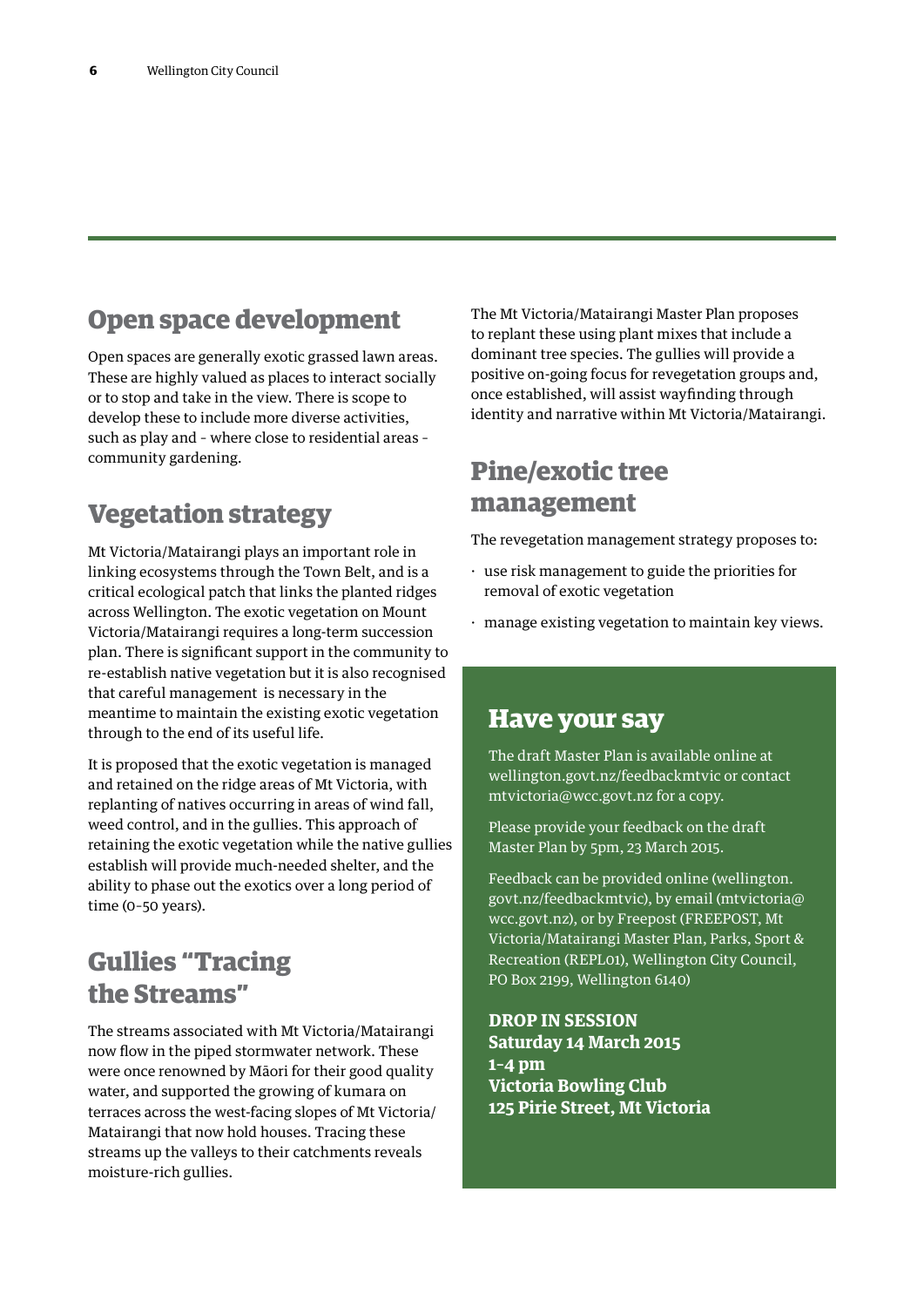# Gullies "Tracing the Streams"

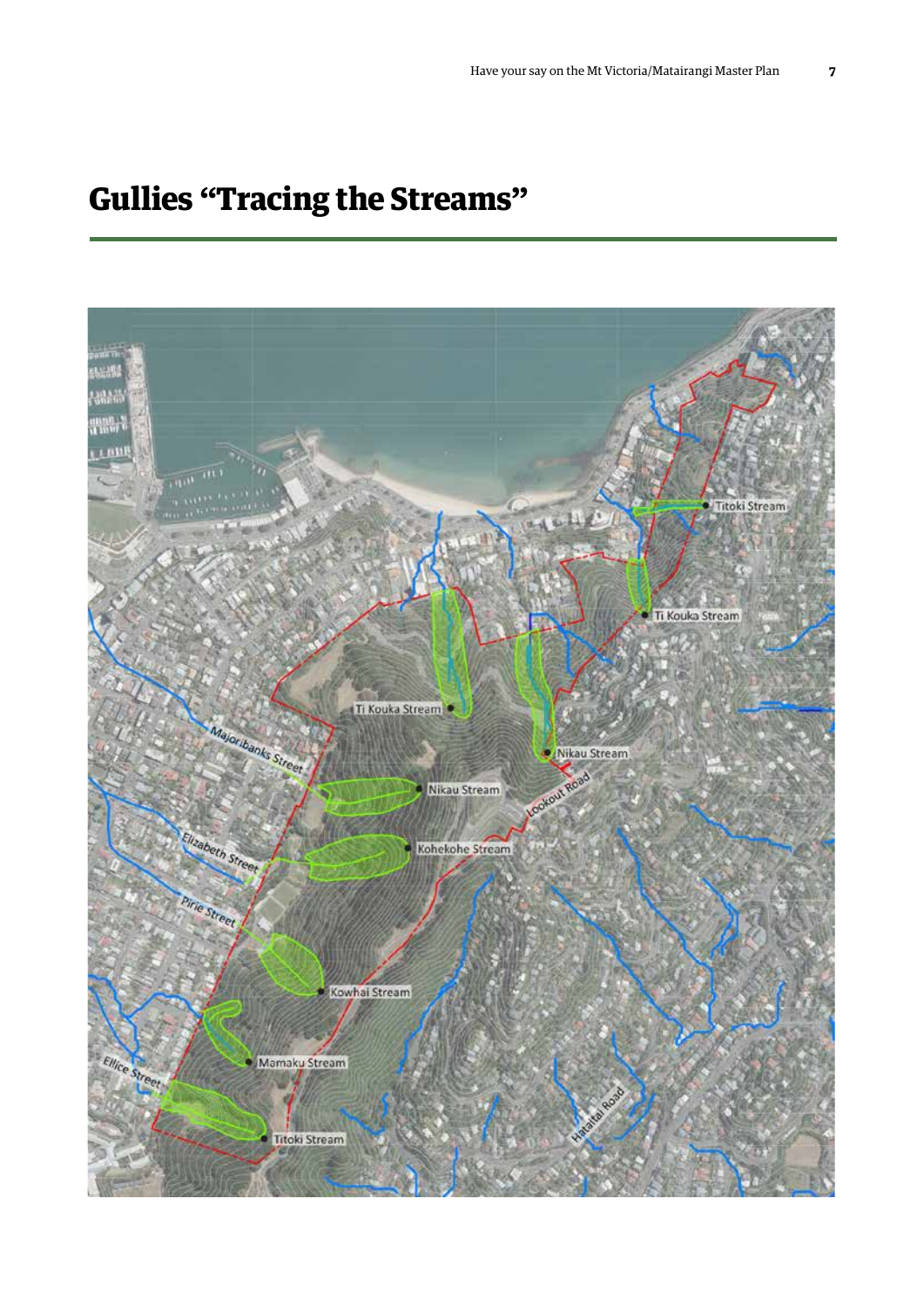# Proposed Implementation Plan

| <b>Activity area</b>                 | <b>Issue</b>                                    | <b>Description</b>                                                                                                                                                                                                                                                                                                                                                                                    | <b>Priority</b><br>$(1-3$ where 1<br>is the highest) |
|--------------------------------------|-------------------------------------------------|-------------------------------------------------------------------------------------------------------------------------------------------------------------------------------------------------------------------------------------------------------------------------------------------------------------------------------------------------------------------------------------------------------|------------------------------------------------------|
| Driving in the<br>park               | Park entry signs                                | Large scale park entry signs/structures on Alexandra Road to welcome<br>drivers to the park and encourage greater recognition of the open<br>space and recreation values of the setting                                                                                                                                                                                                               | 1                                                    |
|                                      | Pedestrian crossing<br>areas                    | Investigate improvements to pedestrian crossing areas at the Lookout<br>and Centennial Memorial                                                                                                                                                                                                                                                                                                       | 2                                                    |
|                                      | Traffic slowing                                 | Investigate ability to slow traffic along Alexandra Road in places                                                                                                                                                                                                                                                                                                                                    | 3                                                    |
|                                      | Conflict with<br>pedestrians                    | Develop off-road walking and running track beside Alexandra Road to<br>entice foot traffic off the road. This may be the upgraded Te Ranga-a-<br>Hiwi track                                                                                                                                                                                                                                           | 2                                                    |
| Tracks: First tier<br>tourist route  | Easy park access                                | Develop main park entrance at Majoribanks                                                                                                                                                                                                                                                                                                                                                             | 1                                                    |
|                                      | Lookout Walkway<br>(existing Summit<br>Walkway) | Investigate upgrading the route from Majoribanks St to the Mt<br>Victoria lookout to short walk standard where possible (while<br>ensuring sections not at this grade can be developed in the future)                                                                                                                                                                                                 | 2                                                    |
|                                      | New return tourist<br>route                     | Investigate upgrading the route from the lookout to Oriental Parade<br>to walking track standard providing an optional loop walk for visitors                                                                                                                                                                                                                                                         | 3                                                    |
|                                      | Lookout access<br>improvements                  | Explore stair/path system (cycle, buggies, walking) up to the Byrd<br>memorial, and pedestrian crossing points on the road at its base<br>Improve pedestrian pathway around the edge of road up to Lookout<br>carpark area                                                                                                                                                                            | 2                                                    |
|                                      | Hataitai to City<br>walkway                     | Consider sealing or geocells on the Hataitai commuter route to assist<br>with water management and steep slopes                                                                                                                                                                                                                                                                                       | 2                                                    |
| Tracks: First tier<br>commuter route | New school,<br>southern commuter<br>route       | New route from Newtown linking suburb with Wellington College,<br>Wellington East Girls an existing Hataitai commuter route                                                                                                                                                                                                                                                                           | 2                                                    |
| Tracks: Te<br>Ranga-a-Hiwi           | Develop to first tier<br>status                 | Develop relevant sections of the Summit Walkway and the Southern<br>Walkway to a higher standard to recognise value of Te Ranga a Hiwi                                                                                                                                                                                                                                                                | 2                                                    |
| Tracks: Second<br>tier tracks        | Shared use path                                 | Develop tracks beside Alexandra Rd to keep walkers, runners and<br>bikers away from traffic                                                                                                                                                                                                                                                                                                           | 3                                                    |
|                                      | Lookout to<br>Centennial<br>Memorial            | Develop tracks (footpaths) beside Lookout Road to connect the upper<br>lookout car park with the Centennial Memorial                                                                                                                                                                                                                                                                                  | 1                                                    |
| Tracks: User<br>conflict             | Track intersections                             | To reduce the risk of collisions between different user groups, the<br>Mt Victoria/Matairangi Master Plan proposes to create intersections<br>with oblique angles and to use "slow-down" formations before<br>intersections. Where this is not possible, ensure that "Black diamond"<br>standard mountain bike tracks will not intersect with the main<br>commuter and tourist tracks within the park | 1                                                    |
| Wayfinding and<br>interpretation     | Orientation maps at<br>all park entries         | Third tier tracks would not be shown. All tracks would be indicated as<br>shared between cyclists and walkers. Q codes for access to online<br>mapping systems                                                                                                                                                                                                                                        | 1                                                    |
|                                      | Bi-lingual signs                                | Place names and signage in Te Reo/English where practical                                                                                                                                                                                                                                                                                                                                             | 1                                                    |
|                                      | Site naming and<br>differentiation              | Name open spaces to reflect history and location in consultation with<br>Mana Whenua                                                                                                                                                                                                                                                                                                                  | 2                                                    |
|                                      | First tier track signs                          | Colour way-finding systems with symbols                                                                                                                                                                                                                                                                                                                                                               | 1                                                    |
|                                      | Second tier track<br>signs                      | Colour way-finding system                                                                                                                                                                                                                                                                                                                                                                             | 1                                                    |
|                                      | Third tier track signs                          | Unsigned unless marked and graded mountain bike route                                                                                                                                                                                                                                                                                                                                                 | 1                                                    |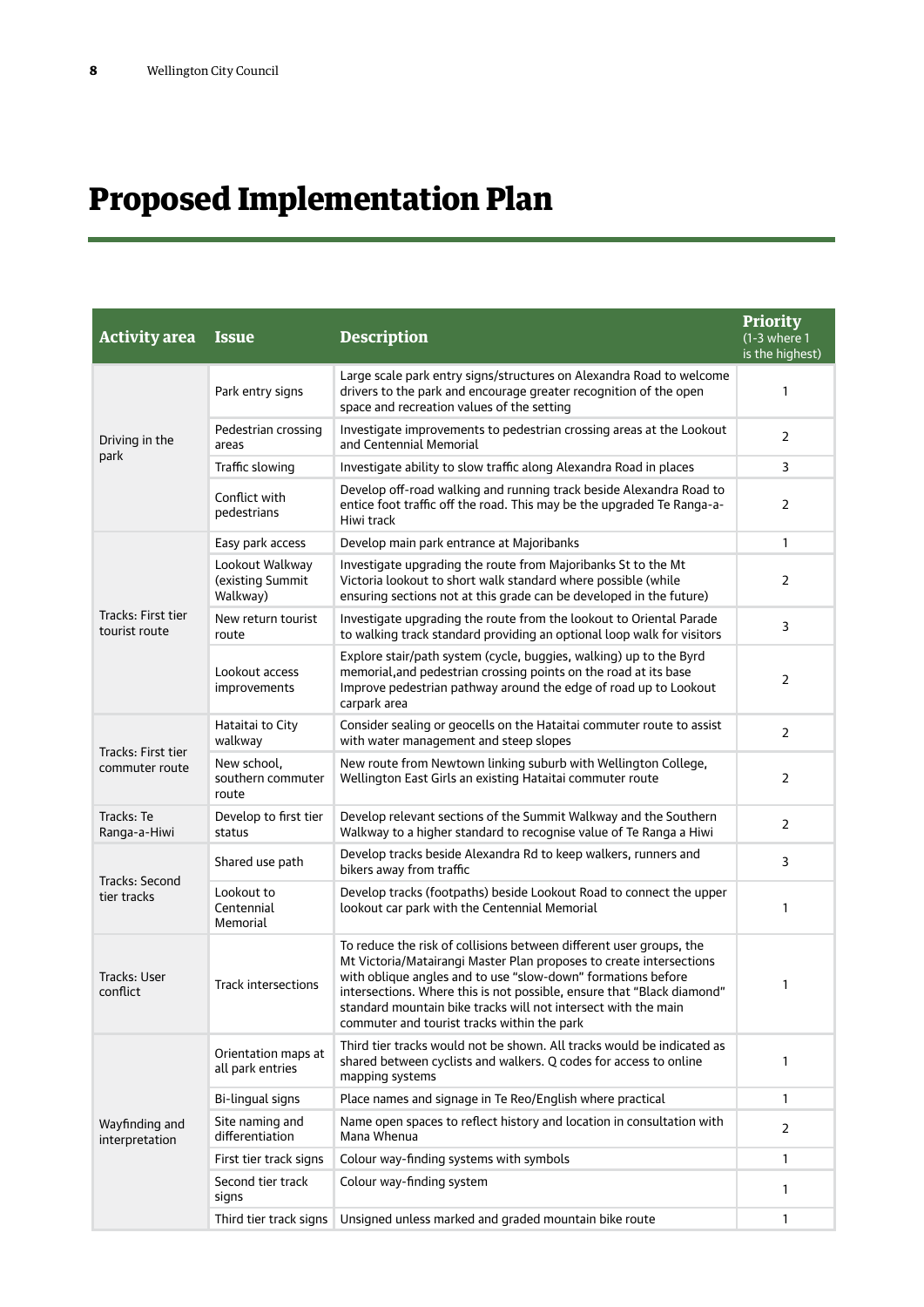

| Open Spaces  | Play                              | Integrate play trails into the open spaces and tracks to encourage<br>(natural) play and broaden children's interest in landscapes in the park                                                                 | 3              |
|--------------|-----------------------------------|----------------------------------------------------------------------------------------------------------------------------------------------------------------------------------------------------------------|----------------|
|              |                                   | Incorporate elements of landscape play at Horseshoe Park and<br><b>Gunners Seat Hill</b>                                                                                                                       | 3              |
|              |                                   | Investigate interest in garden areas for children at the Pirie Street Play<br>Area and incorporate in the Play Trail                                                                                           | 3              |
|              | Parking                           | Improve parking around Centennial Memorial                                                                                                                                                                     | $\overline{2}$ |
|              | Seating                           | Provide seating at the Saddle with space for track users to pass                                                                                                                                               | 2              |
|              | Encroachment                      | Manage encroachment of residential properties on the west slope of<br>Mt Victoria                                                                                                                              | 2              |
|              | <b>Memorials</b>                  | Do not provide for any further commemorative planting                                                                                                                                                          | 1              |
|              | <b>Exotic trees</b>               | Do not replace fallen or removed pine, macrocarpa and eucalypt trees<br>with exotic species                                                                                                                    | 1              |
|              |                                   | Use signature native trees to trace historical stream paths                                                                                                                                                    | $\overline{2}$ |
|              |                                   | Use the 'ridgeline species collection' to revegetate the park's ridges                                                                                                                                         | 2              |
| Vegetation   |                                   | Manage vegetation removal according to risk and hazard profiles.<br>Remove hazardous trees from priority A and replant with native<br>species                                                                  | 1              |
|              |                                   | Trial light gaps in priority C area                                                                                                                                                                            | 2              |
|              |                                   | Tree by tree management, pruning or felling individual trees as<br>required in priority B area                                                                                                                 | 2              |
|              | <b>Streams</b>                    | Connect gullies to their stream and provide historical interpretation<br>and an opportunity for visitors to visually engage with each site via<br>planting different dominant indigenous species in each gully | $\overline{2}$ |
|              | <b>Views</b>                      | Manage vegetation to retain and frame views                                                                                                                                                                    | 1              |
|              | Community planting                | Planting by community groups is focussed on the gully planting $-$<br>'Tracing the Streams'                                                                                                                    | 2              |
|              | Lord of the Rings<br>filming area | Limit adverse effects on trees and retain sense of discovery and<br>adventure in this setting. Retain exotic plantings and aim to extend<br>lifespan as much as possible                                       | 1              |
|              | <b>Historic trees</b>             | Retain pine trees behind Ellice Street houses for as long as possible                                                                                                                                          | $\mathbf{1}$   |
| Other assets | Safety                            | Review and address user safety issues identified                                                                                                                                                               | 1              |
|              | <b>Rubbish bins</b>               | Retain status quo                                                                                                                                                                                              | 3              |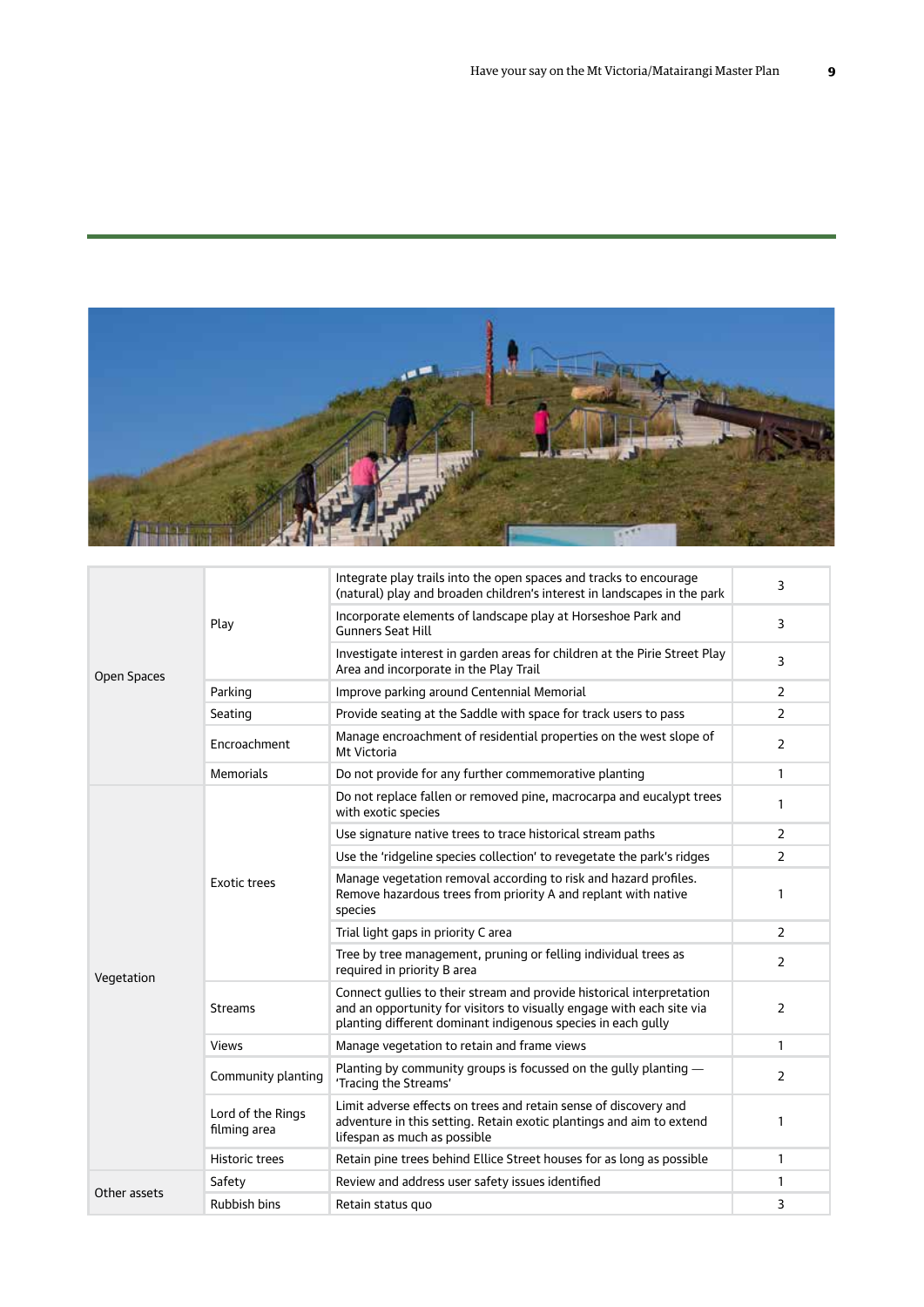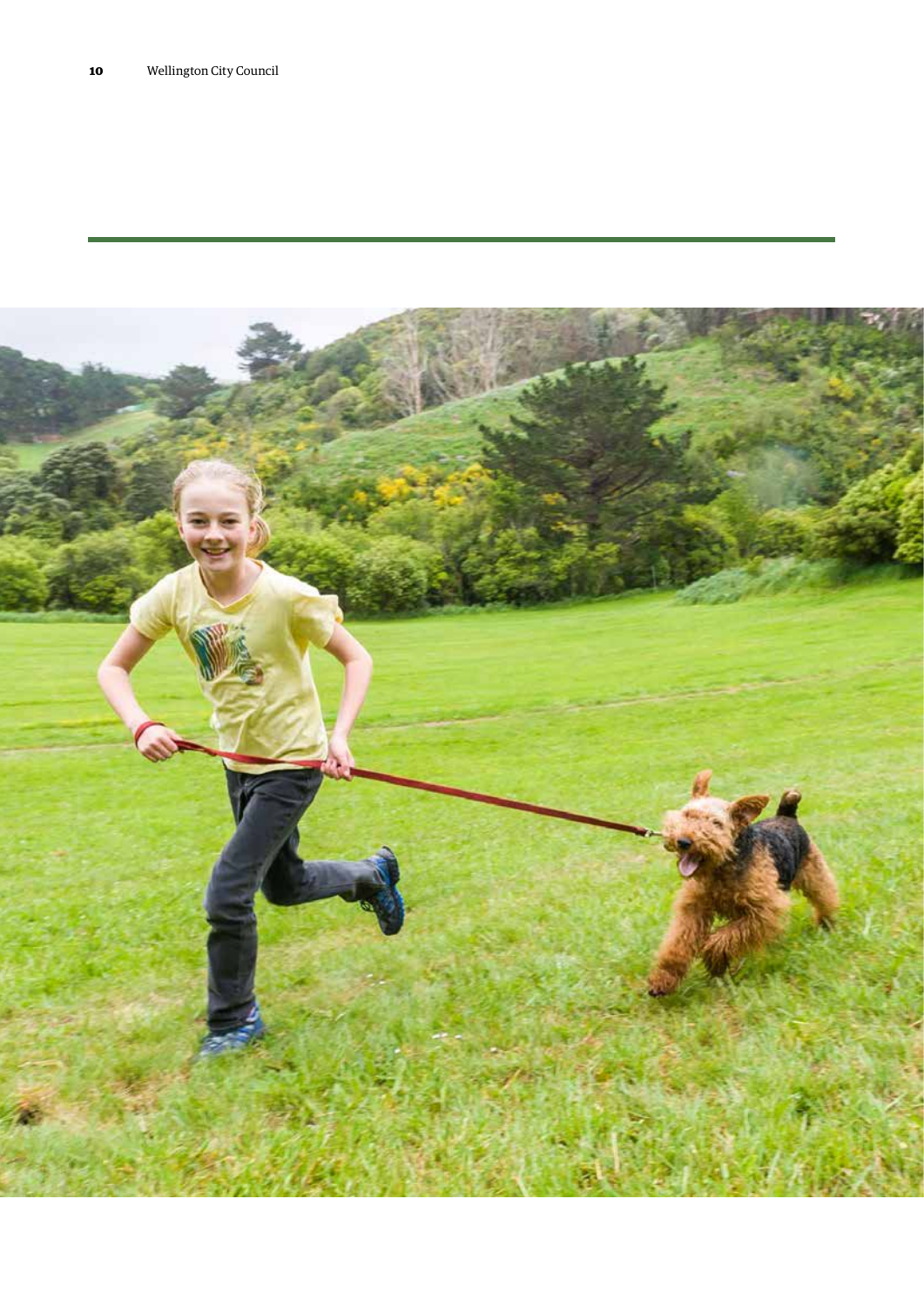# Consultation questions – Mt Victoria/Matairangi Master Plan

| 1. Have we identified the main issues?                                                                            | <b>Yes</b>         | No                          |
|-------------------------------------------------------------------------------------------------------------------|--------------------|-----------------------------|
| Comments:                                                                                                         |                    |                             |
|                                                                                                                   |                    |                             |
|                                                                                                                   |                    |                             |
|                                                                                                                   |                    |                             |
|                                                                                                                   |                    |                             |
| 2. Do you support what is proposed for the recreation strategies<br>(tracks, wayfinding, open space development)? | $\blacksquare$ Yes | $\blacksquare$ No           |
| Comments:                                                                                                         |                    |                             |
|                                                                                                                   |                    |                             |
|                                                                                                                   |                    |                             |
|                                                                                                                   |                    |                             |
|                                                                                                                   |                    |                             |
| 3. Are there any other recreational activities we should consider for Mt Victoria?                                | $\mathsf{I}$ Yes   | $\overline{\phantom{a}}$ No |
| Comments:                                                                                                         |                    |                             |
|                                                                                                                   |                    |                             |
|                                                                                                                   |                    |                             |
|                                                                                                                   |                    |                             |
|                                                                                                                   |                    |                             |
| 4. Do you support what is proposed for the vegetation strategies<br>(community planting, exotic tree management)? | $\Box$ Yes         | $\blacksquare$ No           |
| Comments:                                                                                                         |                    |                             |
|                                                                                                                   |                    |                             |
|                                                                                                                   |                    |                             |
|                                                                                                                   |                    |                             |
|                                                                                                                   |                    |                             |
| 5. Do you agree with the priorities in our implementation plan?                                                   | $\blacksquare$ Yes | $\overline{\phantom{a}}$ No |
| Comments:                                                                                                         |                    |                             |
|                                                                                                                   |                    |                             |
|                                                                                                                   |                    |                             |
|                                                                                                                   |                    |                             |
| Please attach additional pages if you need to                                                                     |                    |                             |